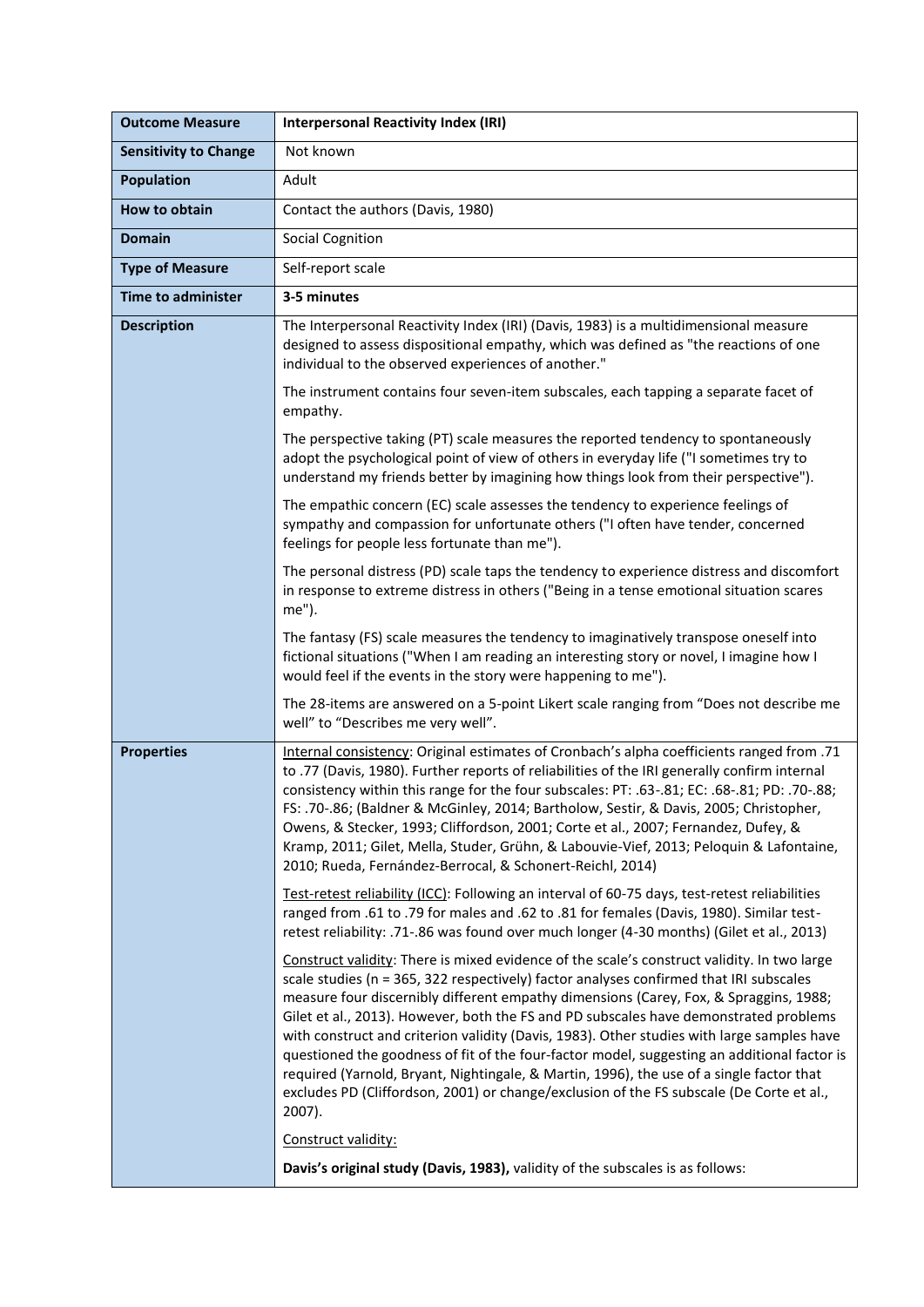The PT subscale also correlated significantly with another measure of cognitive empathy (The Hogan scale) (.37-.42) and less with a measure of emotional empathy (the Mehrabian and Epstein Emotional Empathy Scale (MEEES): .17-.22). Conversely, the EC and FS scales correlated more with the MEEES (.48-.63) and less with the Hogan (.11 to .25) subscales. PD correlations were not as expected, correlating negatively with the Hogan (-.25--.4) and positively with the MEEES (.12-.36)

#### **Independent research**

The subscales EC and PT have been found to correlate with an independent measure- the Empathy Quotient (Baldner & McGinley, 2014; De Corte et al., 2007; Gilet et al., 2013; Melchers, Montag, Markett, & Reuter, 2015). The PD scale was negatively correlated (except in (Baldner & McGinley, 2014) while in two of these studies, the FS was not correlated at all.

Despite this, the convergent validity of the IRI remains in question. In a large-scale comparison of a number of empathy scales, Baldner et al (Baldner & McGinley, 2014) concluded that IRI subscales do not converge with other empathy scales. They suggest that the PD subscale (which comprises questions about the self) seems unrelated to empathy with sometimes negative but sometimes insignificant correlations with other measure. While the EC does inter-correlate with other affective empathy measures, its strongly correlated with scales measuring sympathy. Meanwhile, PT appears to measure a facet of cognitive empathy that is not necessarily shared by other cognitive empathy scales. The FS does not seem to be a valid element of empathy.

## Concurrent validity

# **According to Davis (1983) original research:**

PT: higher PT scores were associated with better social functioning (r = -.15), higher selfesteem (r = .23), relatively little emotionality (M-F scale – no correlation, PAQ Fearfulness scale, r= .22) and sensitivity to others (PAQ F scale; r = .33-.37).

EC: The EC was not related to self-esteem or interpersonal functioning, but was associated with shyness and anxiety, non-selfish sensitivity to others and a lack of boastfulness and egotism).

PD: was strongly associated with lower self-esteem and poor interpersonal functioning (especially shyness and social anxiety) and a specific "emotional" constellation of vulnerability, uncertainty, and fearfulness.

FS: Fantasy scores were generally unrelated either to self-esteem or social functioning. Higher FS scores were modestly associated with measures of verbal intelligence and with a tendency toward emotional reactivity. Fantasizers demonstrated a tendency to be more sensitive to others. Significant differences between males and females occur for each of the four subscales, with women displaying higher scores than men in each case. The largest differences were found for the fantasy scale (Davis, 1980).

As mentioned, the EC is strongly associated with measures of Sympathy (Baldner & McGinley, 2014).

## **Independent research**

# Discriminant validity:

Studies have shown that the IRI can distinguish between moderate to severe TBI and control participants (Bivona et al. 2013; de Sousa et al., 2010; Muller et al. 2010) (Neumann, Zupan, Malec, & Hammond, 2013), as well as between people with ASD and healthy control adults (Mathersul, McDonald, & Rushby, 2013) and adolescents (Rueda et al., 2014) with particular problems for PT measuring cognitive empathy (Rogers, Dziobek, Hassenstab, Wolf, & Convit, 2007). People with bFTD are also discriminated from healthy adults on the basis of IRI scores as reported by close relatives (Lough et al., 2006; Sollberger et al., 2014).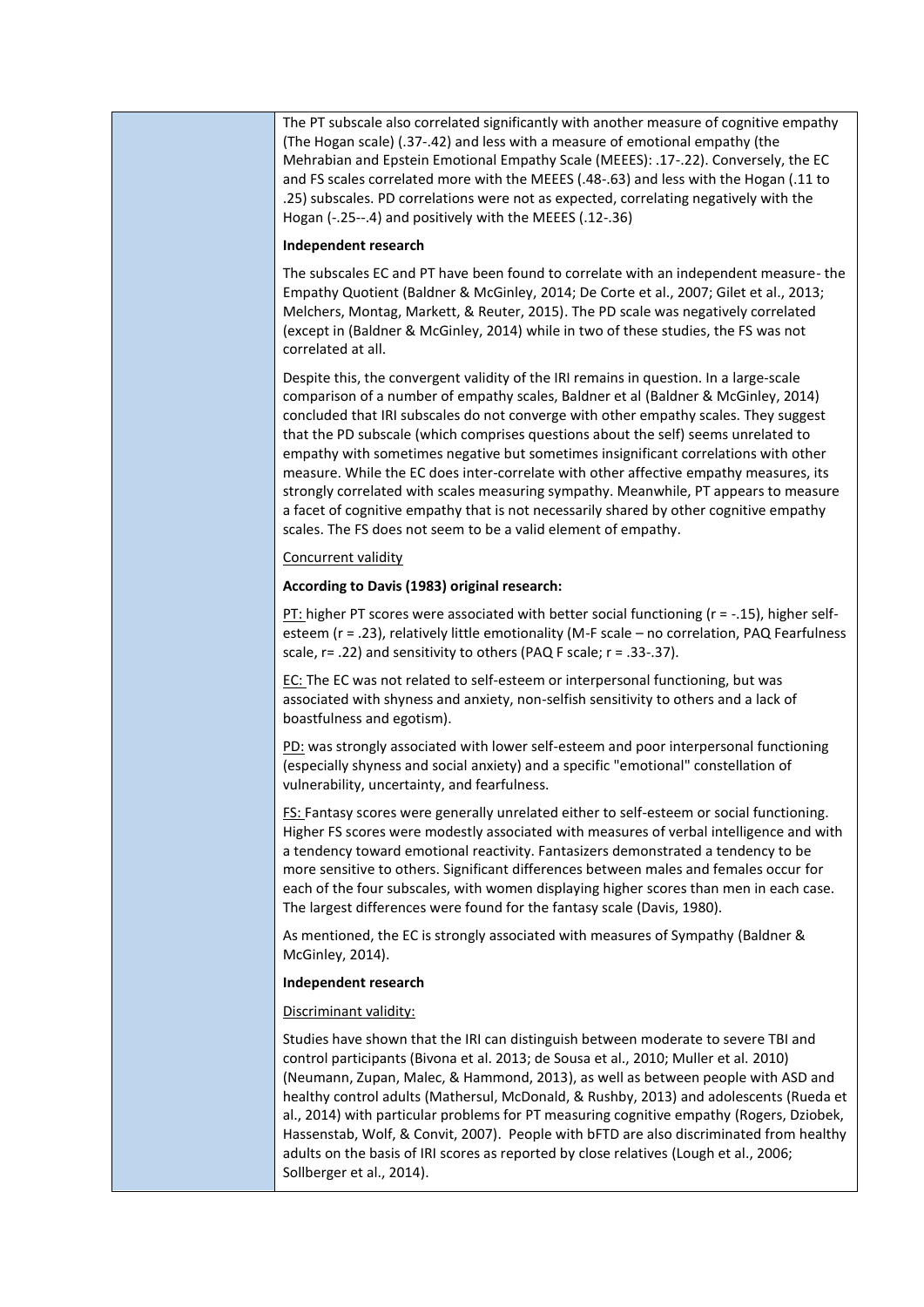|                      | Normative data: Various studies using the English IRI or translations provide means and<br>SDs in healthy people to provide normative comparisons, for example: N=188 Italian<br>adolescents; (Laghi, Bianchi, Pompili, Lonigro, & Baiocco, 2019), N = 322 French adults;<br>(Gilet et al., 2013), N = 108 adults (Melchers et al., 2015), N = 221 Swedish school children<br>(11 <sup>th</sup> graders) and their parents (Cliffordson, 2001), N = 651 Dutch adults (De Corte et al.,<br>2007); N = 435 adults from Chile (Fernández, Dufey, & Kramp, 2011). |
|----------------------|---------------------------------------------------------------------------------------------------------------------------------------------------------------------------------------------------------------------------------------------------------------------------------------------------------------------------------------------------------------------------------------------------------------------------------------------------------------------------------------------------------------------------------------------------------------|
| Advantages           | Measures various aspects of empathy including cognitive and emotional<br>٠<br>empathy.<br>Psychometric properties are ok, although may be weak in some parts.<br>Is a reasonably brief measure which can be administered in a short period of<br>$\bullet$<br>time.<br>The scale available from Davis (1980)<br>$\bullet$                                                                                                                                                                                                                                     |
| <b>Disadvantages</b> | Require a reasonable level of English skills to complete.<br>It's a subjective (i.e. self-report) measure, thus it is possible that some may lack<br>$\bullet$<br>insight into their empathy difficulties.                                                                                                                                                                                                                                                                                                                                                    |

#### **References**

- Baldner, C., & McGinley, J. J. (2014). Correlational and exploratory factor analyses (EFA) of commonly used empathy questionnaires: New insights. *Motivation and Emotion, 38*(5), 727-744.
- Bartholow, B. D., Sestir, M. A., & Davis, E. B. (2005). Correlates and consequences of exposure to video game violence: hostile personality, empathy, and aggressive behavior. *Pers Soc Psychol Bull, 31*(11), 1573- 1586. doi:10.1177/0146167205277205
- Bivona, U., Riccio, A., Ciurli, P., Carlesimo, G. A., Donne, V., Pizzonia, E., . . . Costa, A. (2013). Low Self-Awareness of Individuals With Severe Traumatic Brain Injury Can Lead to Reduced Ability to Take Another Person's Perspective. *The Journal of Head Trauma Rehabilitation*.
- Carey, J. C., Fox, E. A., & Spraggins, E. F. (1988). Replication of structure findings regarding the Interpersonal Reactivity Index. *Measurement and Evaluation in Counseling and Development*.
- Christopher, F. S., Owens, L. A., & Stecker, H. L. (1993). Exploring the darkside of courtship: A test of a model of male premarital sexual aggressiveness. *Journal of Marriage & the Family; Journal of Marriage & the Family, 55*(2), 469-479.
- Cliffordson, C. (2001). Parent's Judgments and Students' Self-Judgments of Empathy: The Structure of Empathy and Agreement of Judgment Based on the Interpersonal Reactivity Index (IRI). *European Journal of Psychological Assessment, 17*, 36-47. doi:10.1027//1015-5759.17.1.36
- Corte, K., Buysse, A., Verhofstadt, L., Roeyers, H., Ponnet, K., & Davis, M. (2007). Measuring Empathic Tendencies: Reliability And Validity of the Dutch Version of the Interpersonal Reactivity Index. *Psychologica Belgica, 47*, 235-260. doi:10.5334/pb-47-4-235
- Davis, M. H. (1980). A multidimensional approach to individual differences in empathy. *JSAS Catalog of Selected Documents in Psychology, 10*, 85.
- Davis, M. H. (1983). Measuring individual differences in empathy: Evidence for a multidimensional approach. *Journal of Personality and Social Psychology, 44*(1), 113-126. doi:10.1037/0022-3514.44.1.113
- De Corte, K., Buysse, A., Verhofstadt, L. L., Roueyers, H., Ponnet, K., & Davis, M. H. (2007). Measuring empathic tendencies: reliability and validity of the dutch version of the interpersonal reactivuity index. *Psychologica Belgica, 47-4*, 235-260.
- Fernández, A.-M., Dufey, M., & Kramp, U. (2011). Testing the Psychometric Properties of the Interpersonal Reactivity Index (IRI) in Chile Empathy in a Different Cultural Context. *European Journal of Psychological Assessment 27* (3), 179–185. doi:10.1027/1015-5759/a000065
- Fernandez, A., Dufey, M., & Kramp, U. (2011). Testing the Psychometric Properties of the Interpersonal Reactivity Index (IRI) in Chile. *European Journal of Psychological Assessment, 27*, 179-185. doi:10.1027/1015-5759/a000065